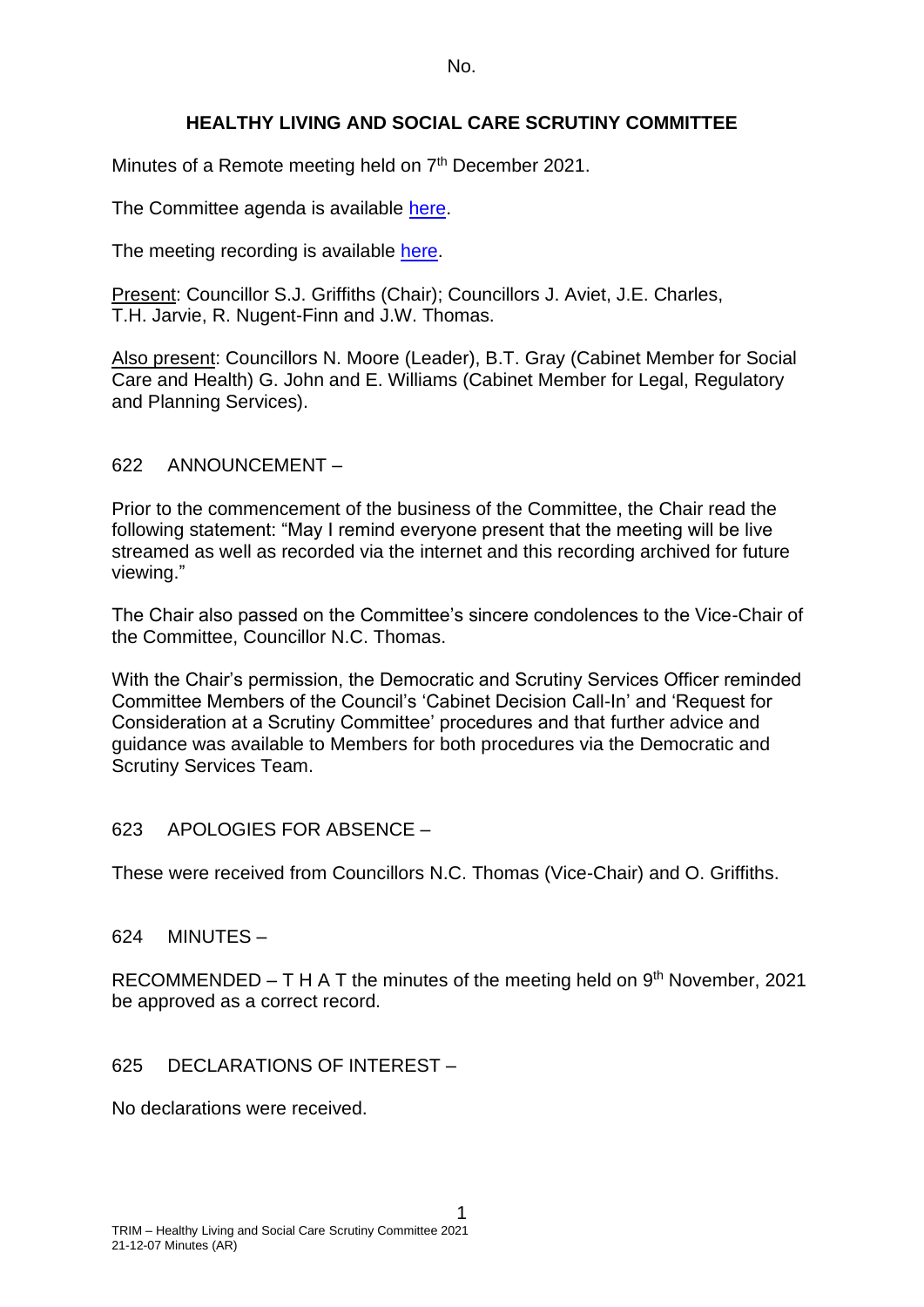## 626 CARDIFF AND VALE ADVOCACY STRATEGY (REF) –

The Operational Manager for Locality within Adult Services, with support from the Advocacy Manager for the Dewis Centre for Independent Living, presented the reference from Cabinet of 8<sup>th</sup> November, 2021 that had been referred to Committee for information.

Through a series of PowerPoint slides entitled Cardiff and Vale Advocacy Strategy, Officers apprised the Committee on the following points:

- The definition of Advocacy.
- Relevant Welsh Government legislation,
- The aims of the Cardiff and Vale Advocacy Steering Group,
- The structure for Advocacy Services available in the region, and
- The process, collaboration and key principles for forming the Cardiff and Vale Advocacy Strategy.

In conclusion, Officers advised that collaborative work would continue to produce a commissioning model and service specifications that provided flexible and accessible advocacy for all as well as co-produce a communication strategy to raise awareness and widen the reach of advocacy in both the lead up and implementation of the new commissioning arrangements. A collaborative model for monitoring and reviewing advocacy services would also be developed in consultation with individuals using the advocacy service.

Following the Officers' presentation, Members praised the highly valuable and people-first service and recognised that the service was essential to reduce stress, strain and worry at a time when most needed.

RECOMMENDED – T H A T the Cabinet reference, report and appended Cardiff and Vale Strategy for Adult Advocacy Services 2021-2026 be noted.

## Reason for recommendation

Having regard to the contents of the report and relevant Strategy.

# 627 CORPORATE SAFEGUARDING MID-YEAR REPORT (REF) –

The biannual reference from Cabinet, of 22nd November, 2021, was presented by the Operational Manager for Safeguarding and Service Outcomes. The purpose of which was to provide assurances and an overview of the Council's corporate responsibility to ensure that there were effective arrangements in place for safeguarding children and adults who required specific Council services.

With no comment or questions, the Scrutiny Committee subsequently

RECOMMENDED – T H A T the Corporate Safeguarding Mid-term Report be noted.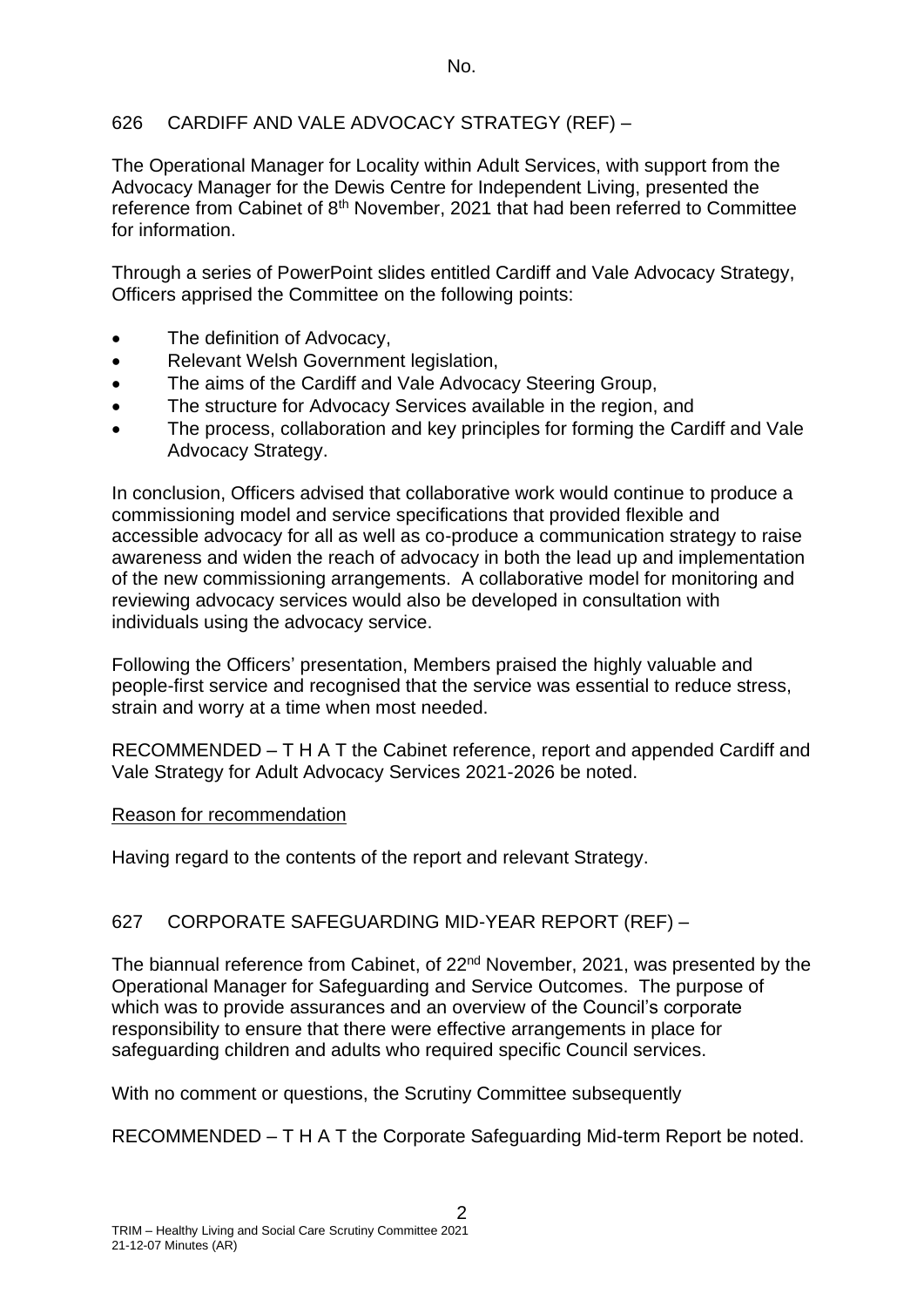### Reason for recommendation

Having regard to the contents of the report.

### 628 DRAFT VALE OF GLAMORGAN COUNCIL ANNUAL DELIVERY PLAN 2022-23 (REF) –

The reference from Cabinet of 22<sup>nd</sup> November, 2021 was presented to Committee by the Director of Social Services who advised that the Cabinet report had been referred to Committee as part of the programme of consultation requesting any comments to be shared with the Head of Policy and Business Transformation, to inform revisions to the Annual Delivery Plan (ADP), as per the timetable for consultation set out in paragraph 2.15 of the Cabinet report.

The current ADP ended in March 2022 and therefore a new Plan needed to be approved and published setting out the Council's priorities for the next year. The Council's Corporate Plan Well-being Objectives and associated commitments for 2022/2023, as outlined in the draft ADP, would be reflected in Service Plans for 2022 -2023. Work had commenced to develop the service plans which would be presented to the relevant Scrutiny Committees in the New Year together with proposed service improvement targets for 2022-23.

With no comment or questions, the Scrutiny Committee subsequently

RECOMMENDED – T H A T the Cabinet reference, report and appended Annual Delivery Plan 2022-2023 Consultation Draft be noted.

#### Reason for recommendation

Having regard to the contents of the report.

629 REVENUE AND CAPITAL MONITORING FOR THE PERIOD 1ST APRIL, 2021 TO 30TH SEPTEMBER, 2021 AND REVISED BUDGET FOR 2021/22 (DSS) –

In presenting the report, the Operational Manager for Accountancy apprised the Committee on the following points:

- Appendix 1 to the report set out the amended budget for 2021/22 relating to the Committee, together with the necessary adjustments to be made. The adjustments reflected charges for the use of capital assets, changes to interservice recharges and transfers and pensions adjustments to comply with accounting standards. They had no overall effect on the net budget of the Committee and were accounting adjustments largely outside the control of services so they did not alter the variance.
- In order to reflect more accurately the actual budget position of the Resource Management and Safeguarding Service, going forward the budget recharge to other parts of the service would not take place and the budget would now show the actual cost of the service.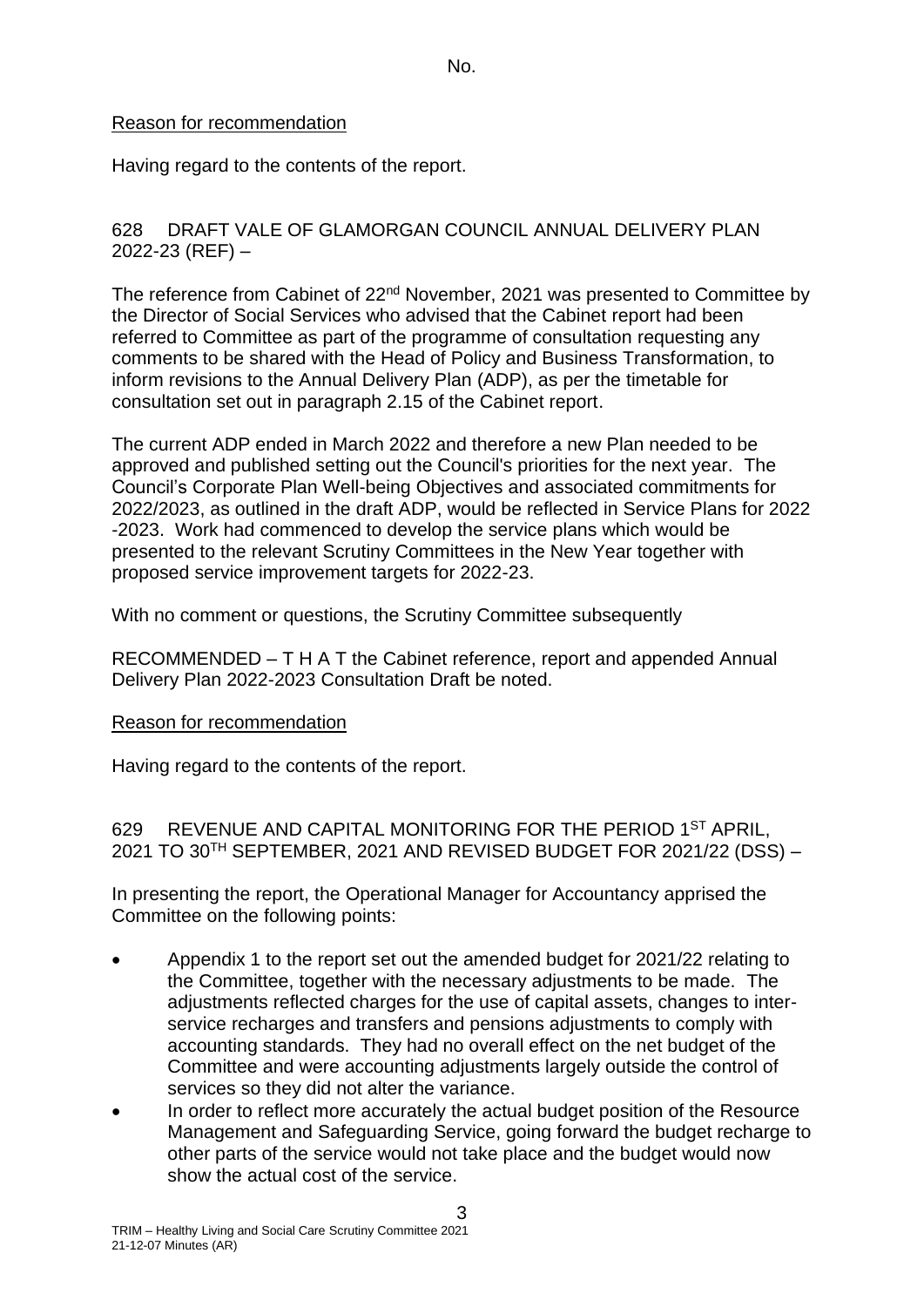- It was anticipated that Social Services could require a potential unplanned transfer from reserves at year end of £1.101m. This was mostly due to an anticipated adverse variance of around £601k for the Children and Young People Services Budget. There still remained considerable pressure on the children's placements budget given the complexities of the children currently being supported and the high-cost placements some of the said children required to meet their needs. This was further impacted by the COVID-19 pandemic and the significantly higher demand for placements and the scarcity of options available.
- Welsh Government (WG) were providing additional funding via the Social Care Recovery Fund and proposals for its use had been submitted to WG. £947k had been allocated to Children's Services and this would therefore mitigate the pressures already detailed. As part of the September Hardship grant claim to WG, £139k was included which related to the additional costs for agency Social Workers as a result of the increased pressure due to COVID-19 for the period April to September 2021. This claim had been accepted by WG and would therefore also mitigate the position.

With no comment or questions, the Scrutiny Committee subsequently

### RECOMMENDED –

(1) T H A T the position with regard to the 2021/22 revenue and capital budgets be noted.

(2) T H A T the revised budget for 2021/22 be noted.

#### Reason for recommendations

(1&2) Having regard to the contents of the report related to the projected revenue outturn as well as the revised budget for 2021/22.

630 INITIAL REVENUE BUDGET PROPOSALS 2022/23 (DSS) –

The Operational Manager for Accountancy advised that the Council was required under statute to fix the level of Council Tax for 2022/23 by 11<sup>th</sup> March, 2022 and in order to do so, would have to agree a balanced revenue budget by that date.

The Council's provisional settlement had not yet been announced by Welsh Government and was expected this year on 21<sup>st</sup> December, 2021 with the final settlement due to be published on 1<sup>st</sup> March, 2022. Even though this crucial information had not yet been received, the budget setting and consultation process had to commence in order to meet statutory deadlines.

The Officer drew Members' attention to the table of shortfalls in funding, at paragraph 2.8 of the report, that were substantially higher than had been identified in previous years. They advised that due to the considerable uncertainty and the financial pressures on government, the financial plan had been based on three different scenarios with regards to funding from Welsh Government for the coming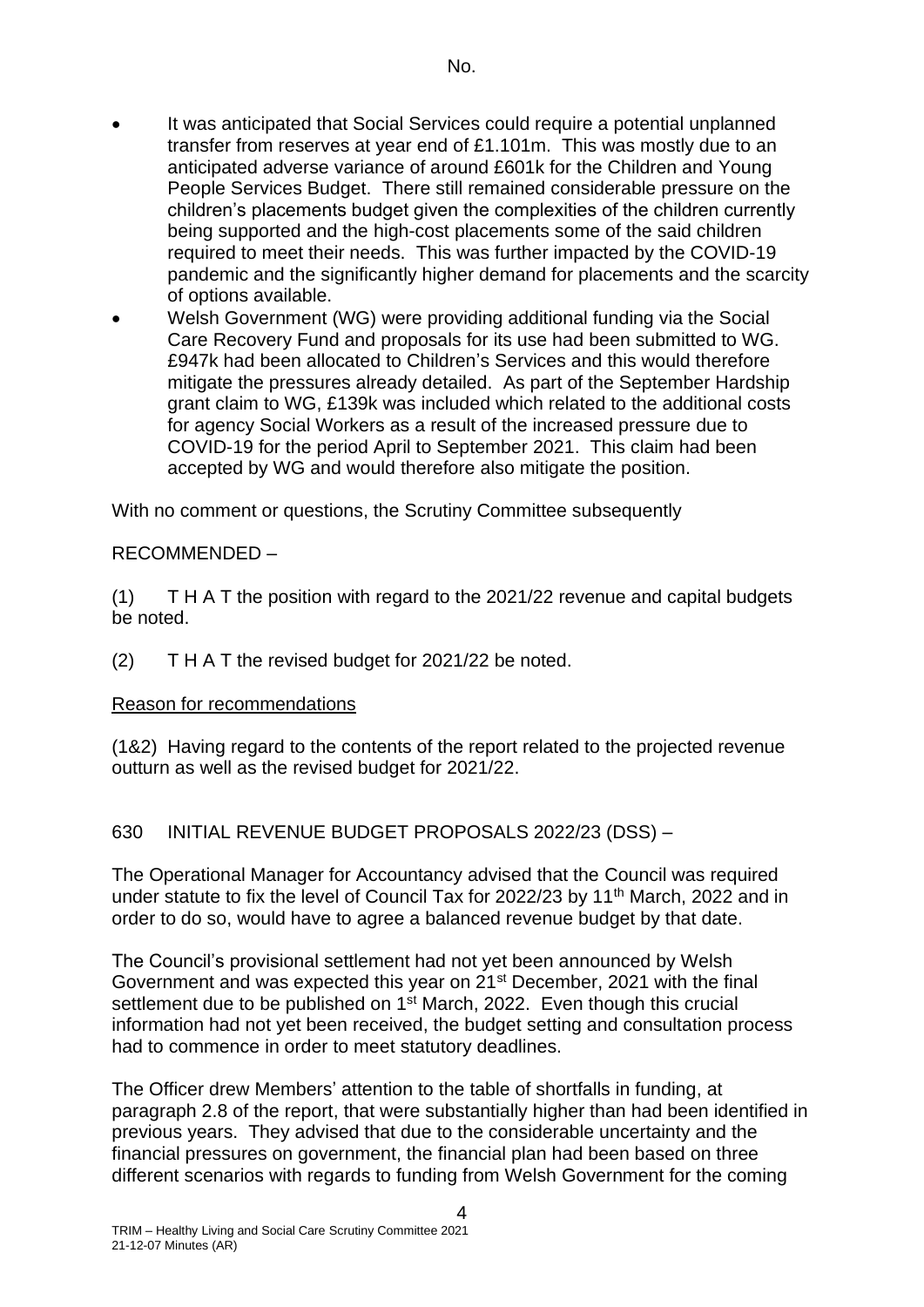three financial years – a cash neutral settlement, a 1% reduction each year for the period of the Plan and a 1% increase each year. The Officer added that it could be the case that grant funding was provided going forward targeting specific service areas or initiatives. As the Council had seen positive settlements in the past year that in part reflected the increasing population of the County, a fourth scenario had been included that considered a scenario where the settlement for 2022/23 was at the same level as the 2021/22 settlement (4.42%).

Appendix 1 to the report set out the cost pressures within the remit of the Committee to the total of £10.5m. For context, the Officer added that the total amount of cost pressures across the whole of the Council was £22.5m.

With the Committee's permission, Councillor John then addressed the Committee from the point of view of personal experience to stress the importance of ensuring financial support for domiciliary care and carer recruitment going forward. Councillor J.W. Thomas respectfully acknowledged Councillor John's comments however, noted that the list of cost pressures before Committee was a list of 'needs' rather than 'wants' and therefore it was an impossible task to choose between. Therefore, the Council needed to support every cost pressure to the best of its ability, and he moved that a recommendation as such be passed to the Corporate Performance and Resources Scrutiny Committee as per the Officer's recommendation in the covering report. This was subsequently seconded by Councillor Charles.

Councillor Gray then provided his reassurances on his continued efforts to stress the need for central funding to help focus financial support on social care with Welsh Government and acknowledged that care struggles for families across the Vale of Glamorgan were not just solely impacted by the availability of funding. The Cabinet had no desire to hold on to reserves however, it also recognised that the use of reserves was not the long-term solution.

In conclusion, the Leader of the Council stated that the difficult financial position was a reality check for the Council and that there was no way for the Council to fund vital services going forward without a future increase in Council Tax rates. In recent years, Revenue for social care had dropped by 15% but the demand on social care services had increased.

With no further comment or questions, the Scrutiny Committee subsequently

## RECOMMENDED –

(1) T H A T the Initial Revenue Budget Proposals for 2022/23 be noted.

(2) T H A T a recommendation be passed to the Corporate Performance and Resources Scrutiny Committee that all Cost Pressures, as set out in Appendix 1 to the report, be financially supported.

## Reasons for recommendations

(1) Having regard to the contents of the report.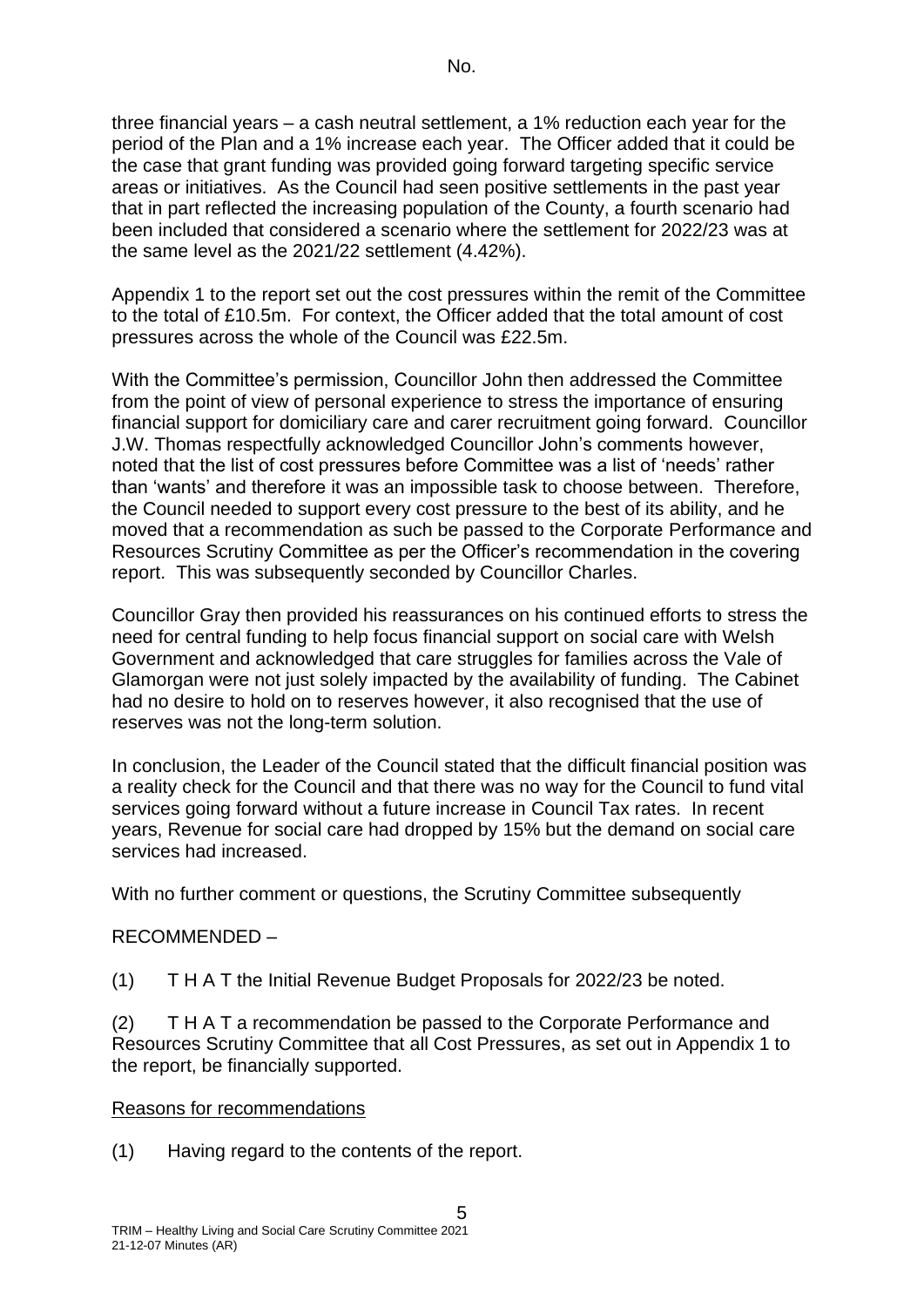(2) In order that, as the lead Scrutiny Committee, the Corporate Performance and Resources Committee is aware of the Committee's view that all cost pressure bids, as set out in the report, are of equal and vital importance and therefore must be supported to the best of the Council's ability going forward.

## 631 INITIAL CAPITAL REVENUE PROPOSALS 2022/23 TO 2026/27 (DSS) –

The Operational Manager for Accountancy referred to her earlier comments regarding the Council's unconfirmed provisional settlement as presented in the previous agenda item and therefore confirmed that Capital bids were currently unable to be approved.

Appendix 1 to the report set out previously approved Capital bids for the Committee and Appendix 2 set out the Capital bids for 2022/23 to the total of £3m; with the majority of net costs falling under Leisure Services rather than Social Services.

Following the Officer's presentation, Councillor Gray advised that other capital funds could become available during the course of the next financial year however, it was impossible to predict the extent or availability of these in the current budget planning process. The Council would continue to enhance the social care portfolio where it could and would take every opportunity to acquire funds to be used on the current list of bids.

With no further comment or questions, Councillor J.W. Thomas moved that a recommendation be passed to the Corporate Performance and Resources Scrutiny Committee that all proposed Capital Bids for 2022/23, as set out in the report, as well as the already established schemes in Appendix 1 to the report, were of equal and vital importance and therefore must be supported to the best of the Council's ability going forward. This would be in line with the earlier recommendation raised regarding revenue cost pressures and was subsequently seconded by the Chair.

# RECOMMENDED –

(1) T H A T the Initial Capital Programme Proposals for 2022/23 to 2026/27 be noted.

(2) T H A T a recommendation be passed to the Corporate Performance and Resources Scrutiny Committee that all Capital Bids for 2022/23, as set out in Appendix 2 to the report, be financially supported.

## Reasons for recommendations

(1) Having regard to the contents of the report.

(2) In order that, as the lead Scrutiny Committee, the Corporate Performance and Resources Committee is aware of the Committee's view that all proposed Capital Bids for 2022/23, as set out in the report (as well as the already established schemes in Appendix 1 to the report) are of equal and vital importance and therefore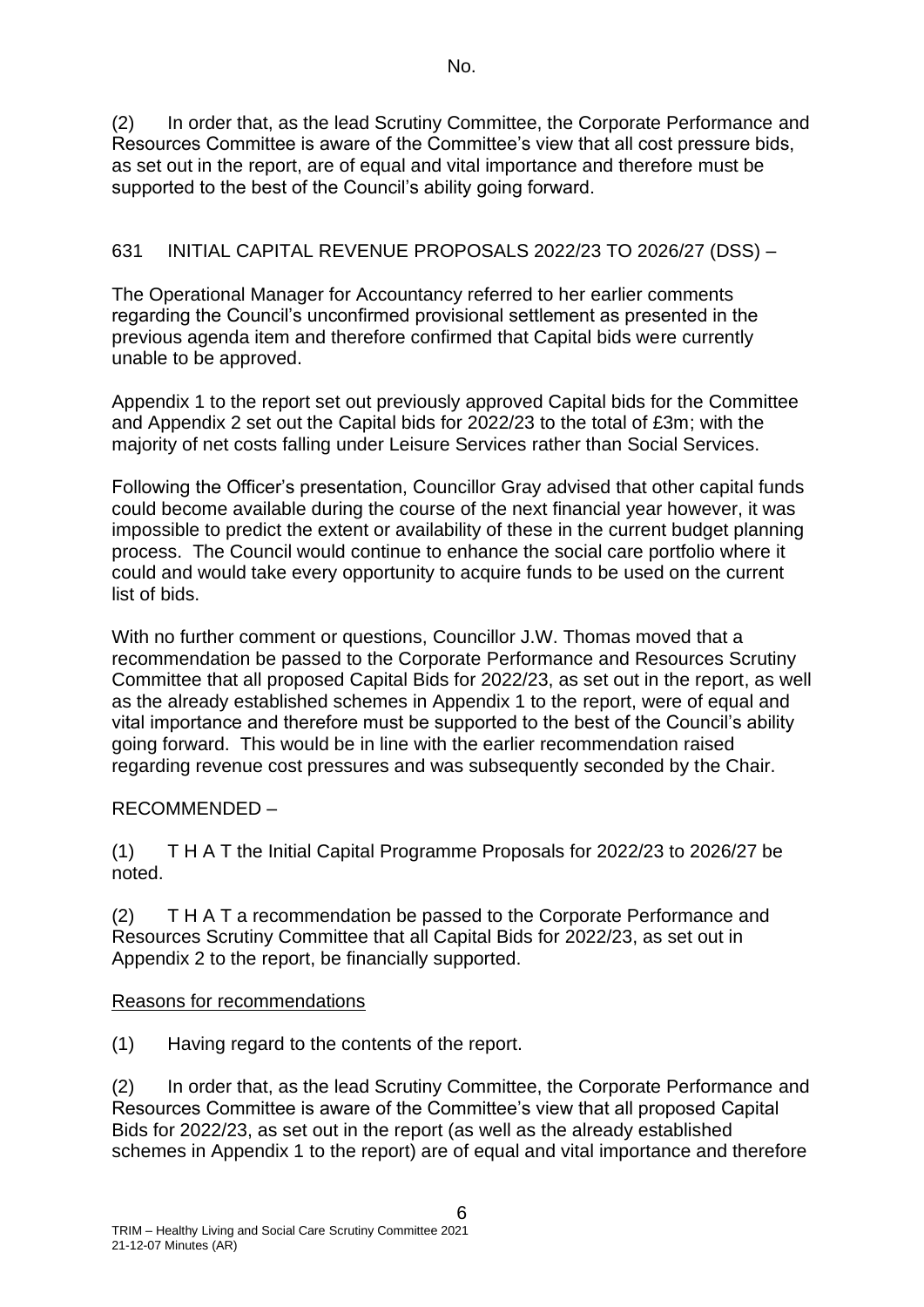No.

must be supported to the best of the Council's ability going forward.

632 ANNUAL DELIVERY PLAN MONITORING REPORT: QUARTER 2 PERFORMANCE 2021/22 (DSS) –

The performance report presented the Council's progress at Quarter 2 (1<sup>st</sup> April to 30th September, 2021) towards achieving its Annual Delivery Plan (2021/22) commitments as aligned to its Corporate Plan Well-being Objectives.

The Director of Social Services advised that the Council had made positive progress in delivering its in-year commitments in relation to its Annual Delivery Plan (2021/22) and this performance had contributed to an overall Green status for the Plan at Quarter 2 (Q2).

The Director also drew Members' attention to page 38 (Appendix B, Page 6) of the papers which provided an update on Covid-19 recovery efforts and was pleased to report obvious and positive progress.

With no comment or questions, the Scrutiny Committee subsequently

# RECOMMENDED –

(1) T H A T the performance results and progress towards achieving the Annual Delivery Plan 2021/22 commitments, as aligned to the Council's Corporate Plan Wellbeing Objectives within the remit of the Committee, be noted.

(2) T H A T the remedial actions to be taken to address areas of underperformance and to tackle the key challenges identified within the remit of the Committee be noted.

(3) T H A T the progress being made through the Council's recovery strategy and Directorate Recovery plans in response to the ongoing Coronavirus pandemic be noted.

## Reasons for recommendations

(1) Having regard to the contents of the report regarding the progress being made towards achieving the Council's commitments in the Annual Delivery Plan 2021/22 aimed at making a positive difference to the lives of Vale of Glamorgan citizens.

(2) Having regard to the contents of the report to ensure the Council is effectively assessing its performance in line with the requirement to meet its performance requirements as outlined in the Local Government and Elections (Wales) Act 2021 and reflects the requirement of the Wellbeing of Future Generations (Wales) Act 2015 in that the Council maximises its contribution to achieving the well-being goals for Wales.